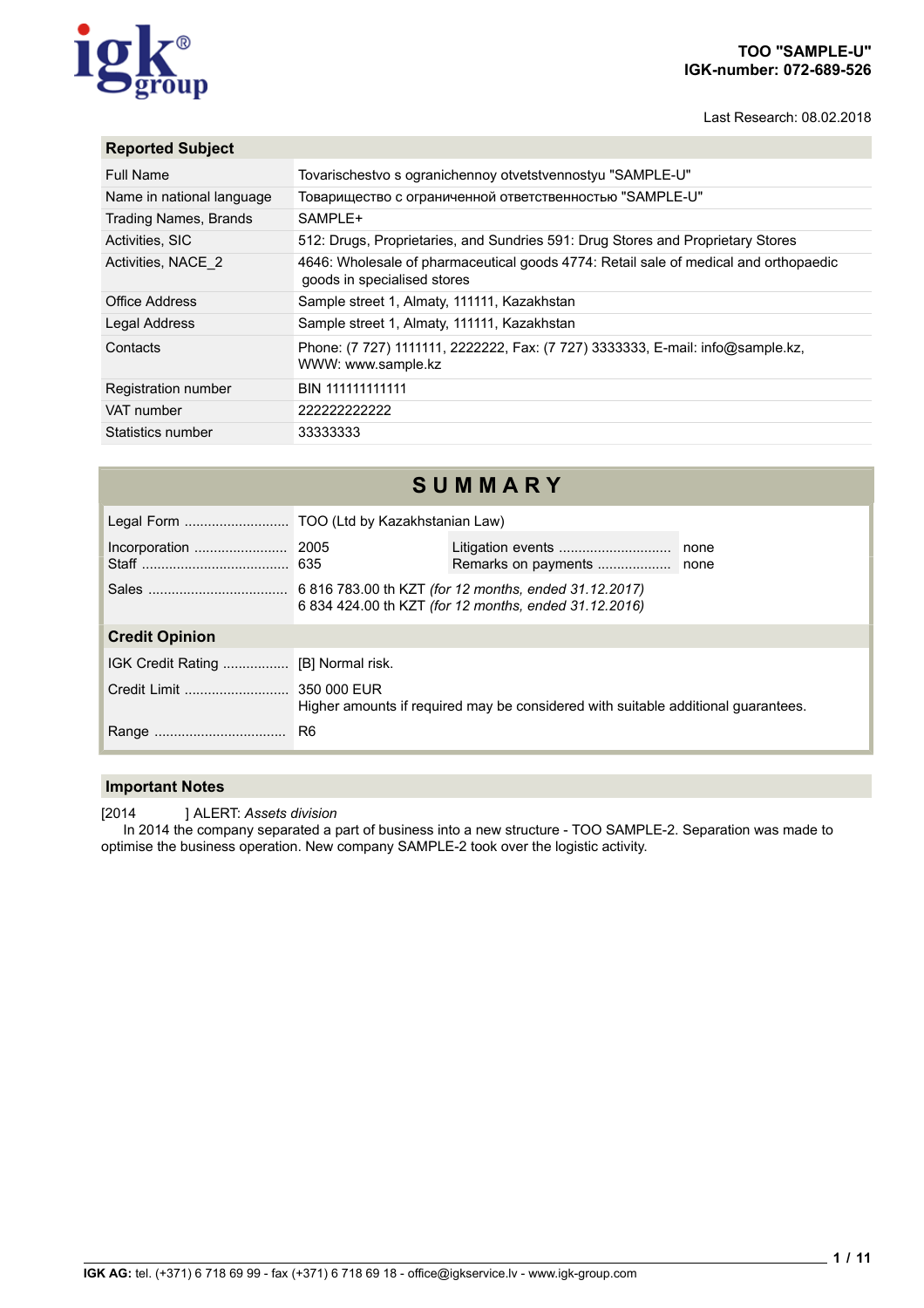| <b>Identification</b>                |                                                                                                                                                                                                                                          |
|--------------------------------------|------------------------------------------------------------------------------------------------------------------------------------------------------------------------------------------------------------------------------------------|
|                                      | Full Name Tovarischestvo s ogranichennoy otvetstvennostyu "SAMPLE-U"                                                                                                                                                                     |
|                                      | IGK-number 072-689-526                                                                                                                                                                                                                   |
|                                      | Name in English SAMPLE-U, LTD.                                                                                                                                                                                                           |
|                                      | Name in national language Товарищество с ограниченной ответственностью "SAMPLE-U"                                                                                                                                                        |
| <b>Previous Names</b>                | TOVARISCHESTVO S OGRANICHENNOY OTVETSTVENNOSTYU "SAMPLE"                                                                                                                                                                                 |
| <b>Trading Names, Brands</b>         | SAMPLE+                                                                                                                                                                                                                                  |
| <b>Office Address</b>                | Sample street 1, Almaty, Almaty region, 111111, Kazakhstan                                                                                                                                                                               |
| <b>Legal Address</b>                 | Sample street 1, Almaty, Almaty region, 111111, Kazakhstan                                                                                                                                                                               |
| <b>Other Addresses</b>               | previous address<br>Sample street 2, Almaty, Almaty region, 111111, Kazakhstan                                                                                                                                                           |
| <b>Contacts</b>                      |                                                                                                                                                                                                                                          |
|                                      | Phone (7 727) 1111111, 2222222                                                                                                                                                                                                           |
|                                      | Fax (7 727) 3333333                                                                                                                                                                                                                      |
|                                      | E-mail info@sample.kz                                                                                                                                                                                                                    |
|                                      | WWW www.sample.kz                                                                                                                                                                                                                        |
| Incorporation                        | 05.06.2005                                                                                                                                                                                                                               |
| <b>Important Notes</b>               | 2014 ALERT: Assets division<br>In 2014 the company separated a part of business into a new structure - TOO SAMPLE-2.<br>Separation was made to optimise the business operation. New company SAMPLE-2 took<br>over the logistic activity. |
|                                      |                                                                                                                                                                                                                                          |
| <b>Registration Data</b>             |                                                                                                                                                                                                                                          |
| Date of registration 05.09.2009      |                                                                                                                                                                                                                                          |
| Registration number BIN 111111111111 |                                                                                                                                                                                                                                          |
|                                      | Registr. authority Ministry of Justice (Kazakhstan)                                                                                                                                                                                      |
|                                      | VAT number 222222222222                                                                                                                                                                                                                  |
|                                      | Registr. authority Tax Board (Kazakhstan)                                                                                                                                                                                                |
| Statistics number 33333333           |                                                                                                                                                                                                                                          |
|                                      | Registr. authority Statistics Board (Kazakhstan)                                                                                                                                                                                         |
|                                      |                                                                                                                                                                                                                                          |
| <b>Legal Form</b>                    |                                                                                                                                                                                                                                          |
|                                      |                                                                                                                                                                                                                                          |
|                                      | TOO (Ltd by Kazakhstanian Law)                                                                                                                                                                                                           |
| <b>Share Capital</b>                 | 1 712 360 th KZT (registered)                                                                                                                                                                                                            |
|                                      |                                                                                                                                                                                                                                          |
| <b>Shareholders</b>                  | - AO "SAMPLE GROUP" (Kazakhstan)<br>80.00 %                                                                                                                                                                                              |
|                                      | reg. number 4444444444444<br>- Mr Sample, Turarbek Emelyanovich (Kazakhstan)<br>20.00 %<br>Taxpayer number: 555555555555                                                                                                                 |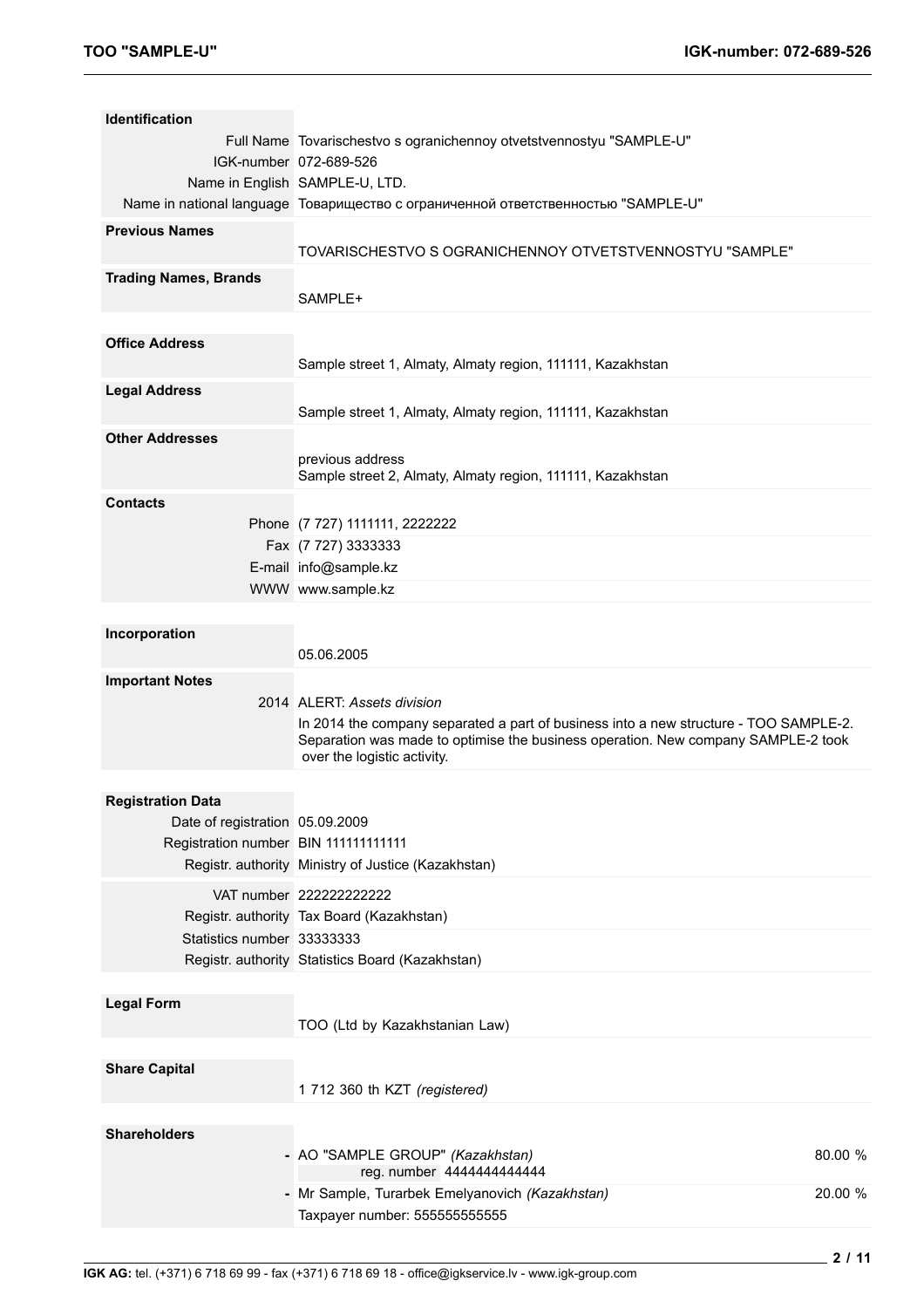| <b>Board / Executives</b><br><b>Executives</b> |                                                                                                                                                                                              |
|------------------------------------------------|----------------------------------------------------------------------------------------------------------------------------------------------------------------------------------------------|
|                                                | General Director Mr Sample, Turarbek Emelyanovich (Kazakhstan)                                                                                                                               |
|                                                | Chief Accountant Mrs Aslambekova, Gyusel (Kazakhstan)                                                                                                                                        |
| <b>Authorised signature</b>                    |                                                                                                                                                                                              |
|                                                | Mr Sample, Turarbek Emelyanovich                                                                                                                                                             |
|                                                |                                                                                                                                                                                              |
| <b>Changes in Registration</b><br><b>Data</b>  |                                                                                                                                                                                              |
|                                                | 15.05.2016 managers; authorised signature                                                                                                                                                    |
| 05.07.2013                                     |                                                                                                                                                                                              |
|                                                | unspecified changes                                                                                                                                                                          |
| 12.12.2012                                     | re-registration (no details are available)                                                                                                                                                   |
| 25.10.2009                                     |                                                                                                                                                                                              |
|                                                | re-registration (no details are available)                                                                                                                                                   |
| 05.09.2009 name                                |                                                                                                                                                                                              |
| 2007                                           |                                                                                                                                                                                              |
|                                                | assets dividing                                                                                                                                                                              |
|                                                |                                                                                                                                                                                              |
| <b>Activities</b>                              |                                                                                                                                                                                              |
|                                                | 512 / SIC Drugs, Proprietaries, and Sundries<br>(5146 / NACE_1.1 : Wholesale of pharmaceutical goods)                                                                                        |
|                                                | (4646 / NACE_2: Wholesale of pharmaceutical goods)<br>591 / SIC Drug Stores and Proprietary Stores                                                                                           |
|                                                | (5230 / NACE_1.1 : Retail sale of pharmaceutical and medical goods, cosmetic and toilet<br>articles)<br>(4774 / NACE_2 : Retail sale of medical and orthopaedic goods in specialised stores) |
|                                                | According to the information from official sources:                                                                                                                                          |
|                                                | production of basic pharmaceuticals;                                                                                                                                                         |
|                                                | wholesale trade in pharmaceuticals                                                                                                                                                           |
|                                                | According to the information provided by the company officials:                                                                                                                              |
|                                                | production and sale of pharmaceuticals; wholesale and retail sale of medicaments                                                                                                             |
|                                                |                                                                                                                                                                                              |
| <b>Staff employed</b>                          |                                                                                                                                                                                              |
|                                                | 635                                                                                                                                                                                          |
| <b>Staff History</b>                           |                                                                                                                                                                                              |
|                                                | $-620$                                                                                                                                                                                       |
|                                                | (the data as of 24.07.2017)<br>550                                                                                                                                                           |
|                                                | (the data as of 23.09.2016)                                                                                                                                                                  |
|                                                | $-520$                                                                                                                                                                                       |
|                                                | (the data as of 18.08.2015)                                                                                                                                                                  |
|                                                | $-450$                                                                                                                                                                                       |
|                                                | (the data as of 05.02.2014)                                                                                                                                                                  |
|                                                | $-320$                                                                                                                                                                                       |
|                                                | (the data as of 11.03.2013)                                                                                                                                                                  |
|                                                |                                                                                                                                                                                              |
| <b>Export</b>                                  |                                                                                                                                                                                              |
|                                                | Kyrgyzstan, Russian Federation                                                                                                                                                               |
| <b>Import</b>                                  |                                                                                                                                                                                              |
|                                                | Germany, Austria, Russian Federation                                                                                                                                                         |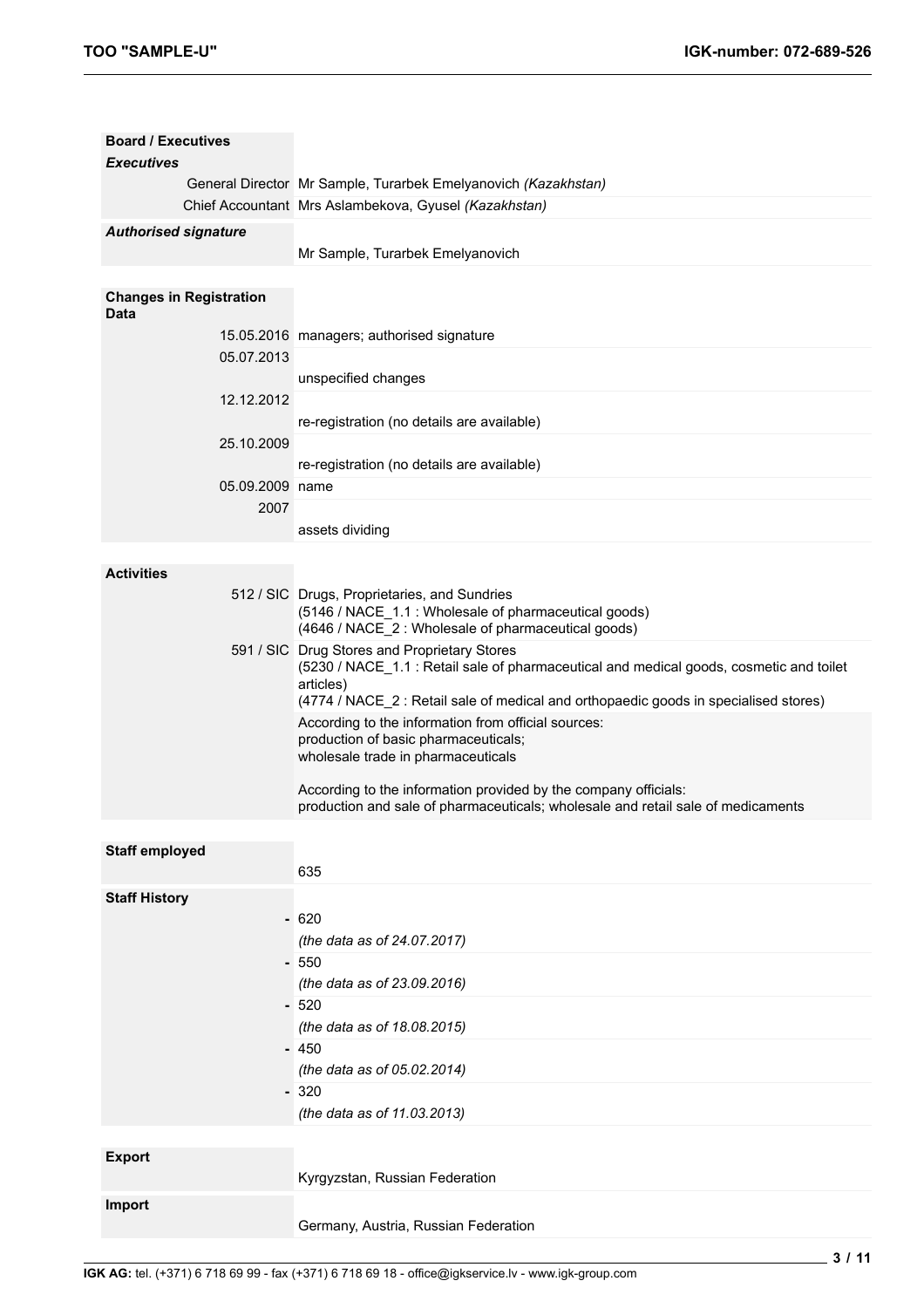| <b>Branches</b>                                 | The company has a chain of "SAMPLE" stores throughout Kazakhstan.                                                                               |                      |
|-------------------------------------------------|-------------------------------------------------------------------------------------------------------------------------------------------------|----------------------|
| <b>Subsidiaries and</b><br><b>Participation</b> | - TOO "SAMPLE 1" (Kazakhstan)<br>- TOO "SAMPLE 2" (Kazakhstan)                                                                                  | 100.00 %<br>100.00 % |
|                                                 |                                                                                                                                                 |                      |
| <b>Bankers</b>                                  | AO "KAZKOMMERTSBANK" (Kazakhstan)<br>bank code KZKOKZKX<br>account(s) KZ 222222222222222222222                                                  |                      |
|                                                 |                                                                                                                                                 |                      |
| <b>Clients</b>                                  | - CLIENT 1<br>- CLIENT 2<br>- CLIENT 3                                                                                                          |                      |
| <b>Suppliers</b>                                |                                                                                                                                                 |                      |
|                                                 | - SUPPLIER 1<br>- SUPPLIER 2<br>- SUPPLIER 3                                                                                                    |                      |
| <b>Other associated</b><br><b>Companies</b>     | According to the information from Internet, the company is a member of the SAMPLE<br><b>GROUP</b>                                               |                      |
|                                                 |                                                                                                                                                 |                      |
| Litigation                                      |                                                                                                                                                 |                      |
|                                                 | none                                                                                                                                            |                      |
|                                                 | The company is not registered in the official database of inoperative legal entities.                                                           |                      |
|                                                 | According to official sources, teh company is not listed as defendant in any legal actions.                                                     |                      |
|                                                 | According to the database of the Supreme Court of the Republic of Kazakhstan, the<br>company is listed as claimant in the following litigation: |                      |
|                                                 | Court file No.: 1111111                                                                                                                         |                      |
|                                                 | Date: 05.11.2017                                                                                                                                |                      |
|                                                 | Claimant: TOO "SAMPLE-U"<br>Defendant: TOO "DEFENDANTX"                                                                                         |                      |
|                                                 | Essence of the case: debt collection (sum of claim: 150000 KZT)                                                                                 |                      |
|                                                 | Court decision: claim satisfied                                                                                                                 |                      |
|                                                 |                                                                                                                                                 |                      |
| <b>Remarks on payment</b>                       |                                                                                                                                                 |                      |
|                                                 | none                                                                                                                                            |                      |
|                                                 | /source: IGK Service Debt collection Database/<br>Other sources:                                                                                |                      |
|                                                 | The subject company is not found in the list of tax debtors having outstanding tax arrears                                                      |                      |
|                                                 |                                                                                                                                                 |                      |
| <b>Business mortgages</b>                       | none                                                                                                                                            |                      |
|                                                 | There are no restrictions on assets recorded in the official sources.                                                                           |                      |
|                                                 |                                                                                                                                                 |                      |
| <b>Financial Elements</b>                       | Official data are closed by Law.                                                                                                                |                      |
|                                                 | Financial statements provided by the administration of the Company:                                                                             |                      |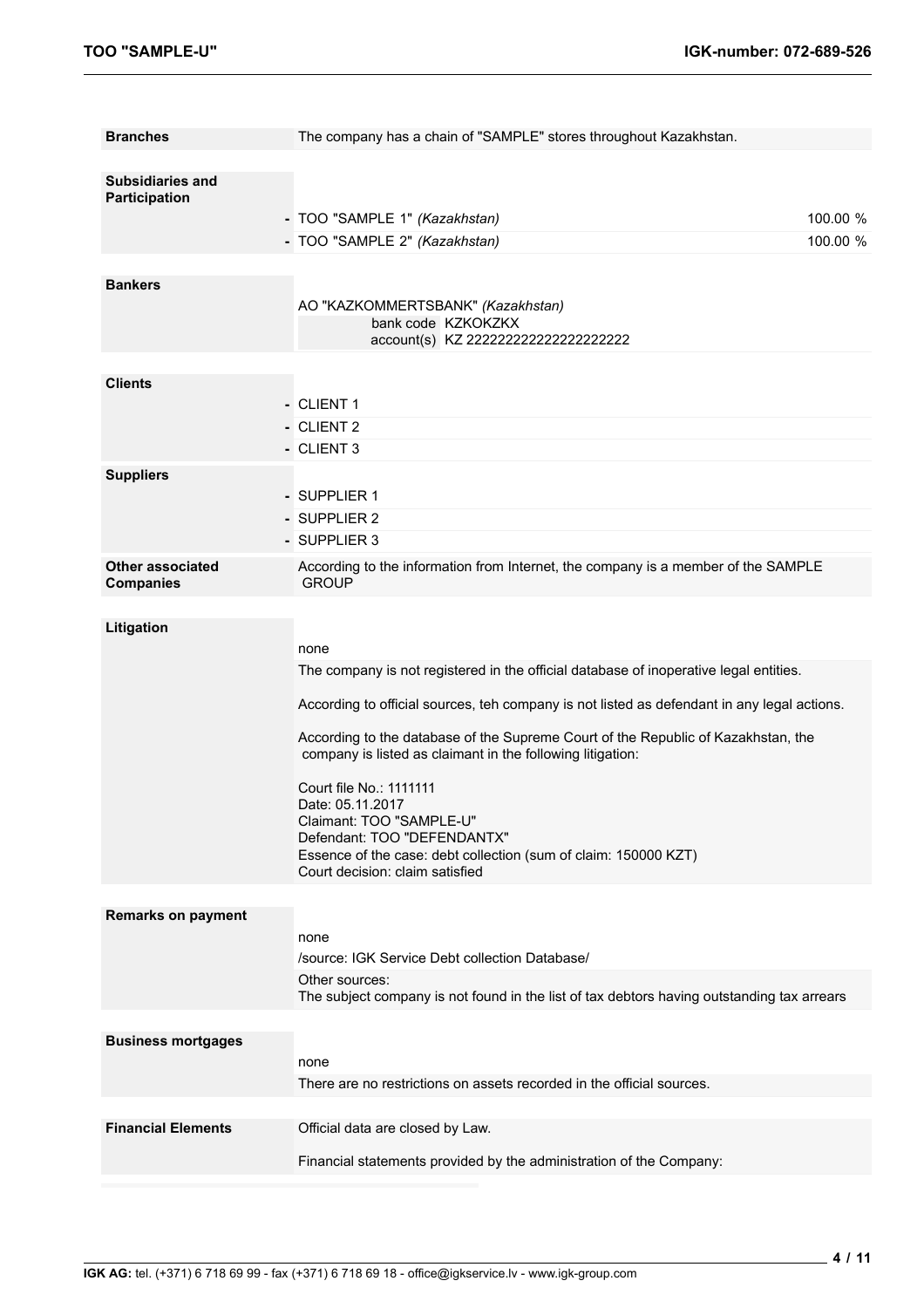| Period, months                         | 12           | 12           | $12 \overline{ }$                            |
|----------------------------------------|--------------|--------------|----------------------------------------------|
| Ended                                  | 31.12.2017   | 31.12.2016   | 31.12.2015                                   |
| Currency                               | KZT th       | KZT th       | KZT th                                       |
|                                        |              |              |                                              |
|                                        |              |              |                                              |
| --- A S S E T S ---------------------  |              |              |                                              |
| NON-CURRENT ASSETS                     |              |              |                                              |
| - Intangible assets                    | 13 578.00    | 15 895.00    |                                              |
| - Fixed assets                         | 1 968 907.00 | 2 009 542.00 | 1 882 458.00                                 |
| - Investments in tangible assets       |              |              |                                              |
| - Financial assets                     |              |              |                                              |
| - Other non-current assets             | 916 492.00   | 12 785.00    |                                              |
| Non-current assets total               | 2 898 977.00 | 2 038 222.00 | 1 955 667.00                                 |
|                                        |              |              |                                              |
| <b>CURRENT ASSETS</b>                  |              |              |                                              |
| $-$ Stock                              | 2 720 980.00 | 1 724 440.00 | 1 365 380.00                                 |
| - Debtors                              | 2 461 074.00 | 2 341 438.00 | 1 451 562.00                                 |
| - Other receivables                    |              | 4 367.00     |                                              |
| - Short-term financial investments     |              |              |                                              |
| - Cash                                 | 783 931.00   | 92 578.00    | 84 259.00                                    |
| - Other current assets                 | 248 365.00   | 33 568.00    |                                              |
| Current assets total                   | 6 266 505.00 | 4 196 391.00 | 2 985 020.00                                 |
|                                        |              |              |                                              |
| Assets total                           | 9 165 482.00 | 6 234 613.00 | 4 940 687.00                                 |
|                                        |              |              |                                              |
| --- EQUITY AND LIABILITIES ---------   |              |              |                                              |
|                                        |              |              |                                              |
| CAPITAL AND RESERVES                   |              |              |                                              |
| - Share capital                        |              |              | 1 712 360.00    1 712 360.00    1 712 360.00 |
| - Additional capital                   |              |              |                                              |
| - Other capital                        |              |              |                                              |
| - Reserve capital                      |              |              |                                              |
| - Retained earnings (Non-covered loss) | 2 116 343.00 | 2 247 714.00 |                                              |
| Capital and reserves total             | 3 828 703.00 | 3 960 074.00 | 3 681 247.00                                 |
| Provisions                             |              |              |                                              |
|                                        |              |              |                                              |
| LONG-TERM LIABILITIES                  |              |              |                                              |
| - Loans and credits                    | 1 070 807.00 |              |                                              |
| - long-term amounts owed to banks      | 1 070 807.00 |              |                                              |
| - Other long-term liabilities          | 218 329.00   | 217 694.00   |                                              |
| Long-term liabilities total            | 1 289 136.00 | 217 694.00   | 214 012.00                                   |
|                                        |              |              |                                              |
| SHORT-TERM LIABILITIES                 |              |              |                                              |
| - Loans and credits                    | 309 676.00   | 450 000.00   |                                              |
| - short-term amounts owed to banks     | 307 472.00   | 450 000.00   |                                              |
| - Creditors                            | 3 171 749.00 | 1 457 104.00 |                                              |
| - trade debts                          | 3 171 749.00 | 1 428 252.00 |                                              |
| - accrued payroll                      |              |              |                                              |
| - tax liabilities                      |              | 28 852.00    |                                              |
| - other creditors                      |              |              |                                              |
| - advances received                    |              |              |                                              |
| - Dividends in arrears                 |              |              |                                              |
| - Accrued income, deferred charges     |              |              |                                              |
| - Other short-term liabilities         | 566 218.00   | 149 741.00   |                                              |
| Short-term liabilities total           | 4 047 643.00 | 2 056 845.00 | 1 045 428.00                                 |
|                                        |              |              |                                              |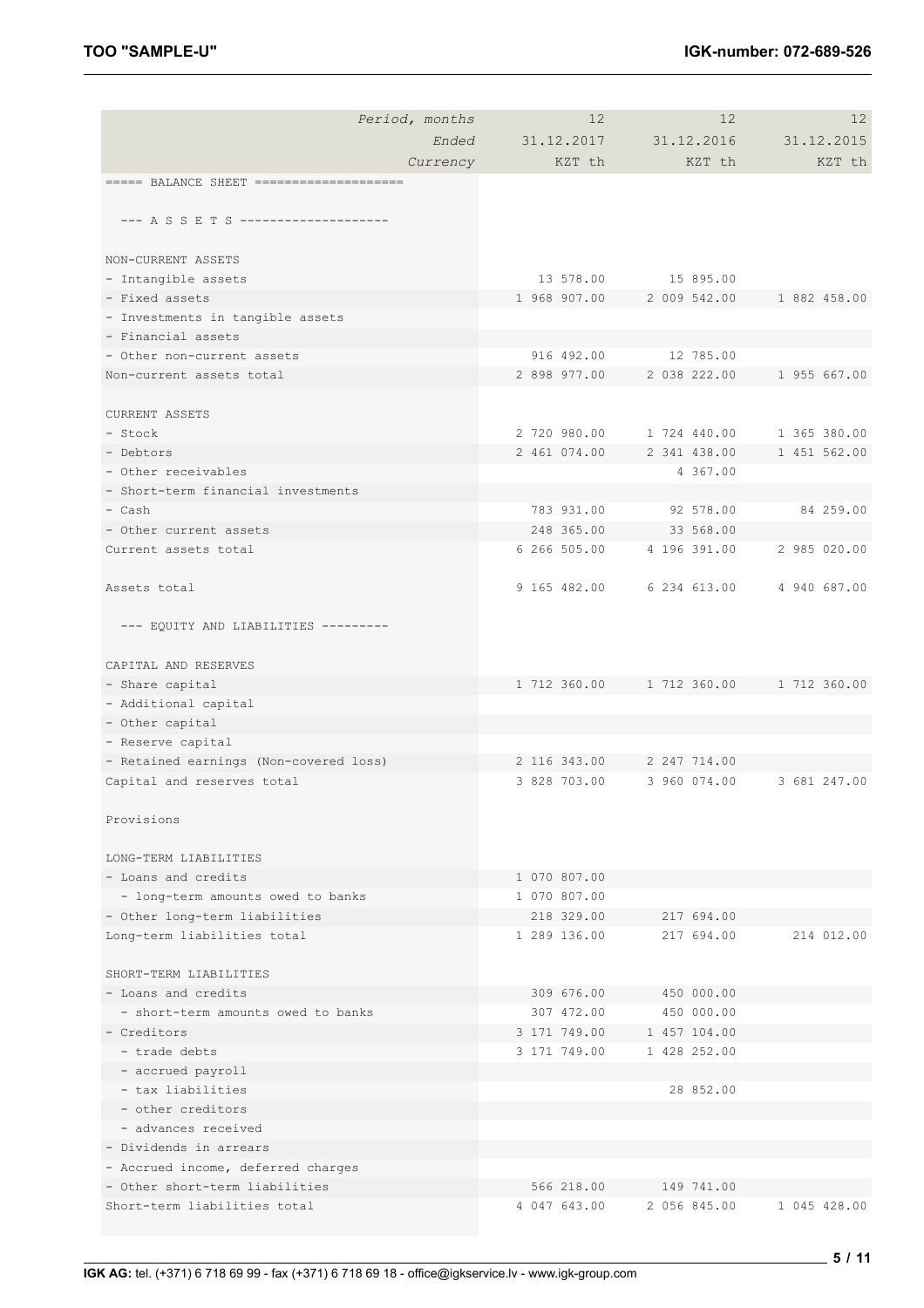| Liabilities total                                                                      | 5 336 779.00 | 2 274 539.00 | 1 259 440.00 |
|----------------------------------------------------------------------------------------|--------------|--------------|--------------|
| Equity and liabilities total                                                           | 9 165 482.00 | 6 234 613.00 | 4 940 687.00 |
|                                                                                        |              |              |              |
| $====$ PROFIT AND LOSS ACCOUNT ==========                                              |              |              |              |
|                                                                                        |              |              |              |
| ORDINARY ACTIVITY INCOME AND CHARGES                                                   |              |              |              |
| Net sales                                                                              | 6 816 783.00 | 6 834 424.00 | 5 936 845.00 |
| Cost of goods sold                                                                     | 1 673 602.00 | 1 889 782.00 | 1 724 438.00 |
| Gross profit                                                                           | 5 143 181.00 | 4 944 642.00 |              |
| Distribution costs                                                                     | 1 134 114.00 | 1 209 559.00 |              |
|                                                                                        |              |              |              |
| Administrative and management costs                                                    | 738 611.00   | 772 337.00   |              |
| Profit on sales                                                                        |              |              |              |
|                                                                                        |              |              |              |
| OPERATING INCOME AND CHARGES                                                           |              |              |              |
| Interest receivable                                                                    |              |              |              |
| Interest payable                                                                       | 43 896.00    | 3 817.00     |              |
| Income from participating interests                                                    |              |              |              |
| Other operating income                                                                 | 1 787.00     | 81 140.00    |              |
| Other operating charges                                                                | 545 858.00   | 144 961.00   |              |
| Operating profit                                                                       |              |              |              |
|                                                                                        |              |              |              |
| INVESTMENT INCOME AND CHARGES                                                          |              |              |              |
| Investment income less charges                                                         |              |              |              |
|                                                                                        |              |              |              |
| Profit before taxation                                                                 | 2 716 770.00 | 2 895 108.00 | 2 523 567.00 |
|                                                                                        |              |              |              |
| Income-tax and other similar payments                                                  | 600 427.00   | 647 394.00   |              |
| Profit (loss) from ordinary activity                                                   |              |              |              |
| Extraordinary income less charges                                                      | 34 281.00    |              |              |
| Net profit                                                                             | 2 116 343.00 | 2 247 714.00 | 1 968 887.00 |
|                                                                                        |              |              |              |
| - - - - - - - KEY RATIOS - - -                                                         |              |              |              |
| Return on sales, %                                                                     | 39.85        | 42.36        | 42.51        |
| Profit before taxation / Net sales                                                     |              |              |              |
| Operating margin of profit, %                                                          |              |              |              |
| Operating profit / Net sales                                                           |              |              |              |
| Return on investment, %                                                                | 70.96        | 73.11        | 68.55        |
| Profit before taxation / Equity                                                        |              |              |              |
| Current assets turnover                                                                | 1.09         | 1.63         | 1.99         |
| Net sales / Current assets                                                             |              |              |              |
| Working capital                                                                        | 2 218 862.00 | 2 139 546.00 | 1 939 592.00 |
| Current assets - Short-term liabilities                                                |              |              |              |
| Leverage                                                                               | 0.42         | 0.64         | 0.75         |
| Equity / Total assets                                                                  |              |              |              |
| Current ratio                                                                          | 1.55         | 2.04         | 2.86         |
| Current assets / Short-term liabilities                                                |              |              |              |
| Quick ratio                                                                            | 0.88         | 1.20         | 1.55         |
| (Current assets - Stock) / Short-term liabilities                                      |              |              |              |
| Debt-to-equity ratio                                                                   | 1.39         | 0.57         | 0.34         |
| Total liabilities / Equity                                                             |              |              |              |
| Debtor days                                                                            | 131.78       | 125.05       | 89.24        |
| Debtors / Net sales *365                                                               |              |              |              |
| Creditor days                                                                          | 691.73       | 275.86       |              |
| Trade debts / Cost of goods sold *365                                                  |              |              |              |
|                                                                                        |              |              |              |
| Information from other available sources:                                              |              |              |              |
| The total of taxes paid by the company (according to the information from Tax Office): |              |              |              |

122,125.00 thousand KZT (in 2012) 184,150.00 thousand KZT (in 2013) 285,335.00 thousand KZT (in 2014) 356,240.00 thousand KZT (in 2015)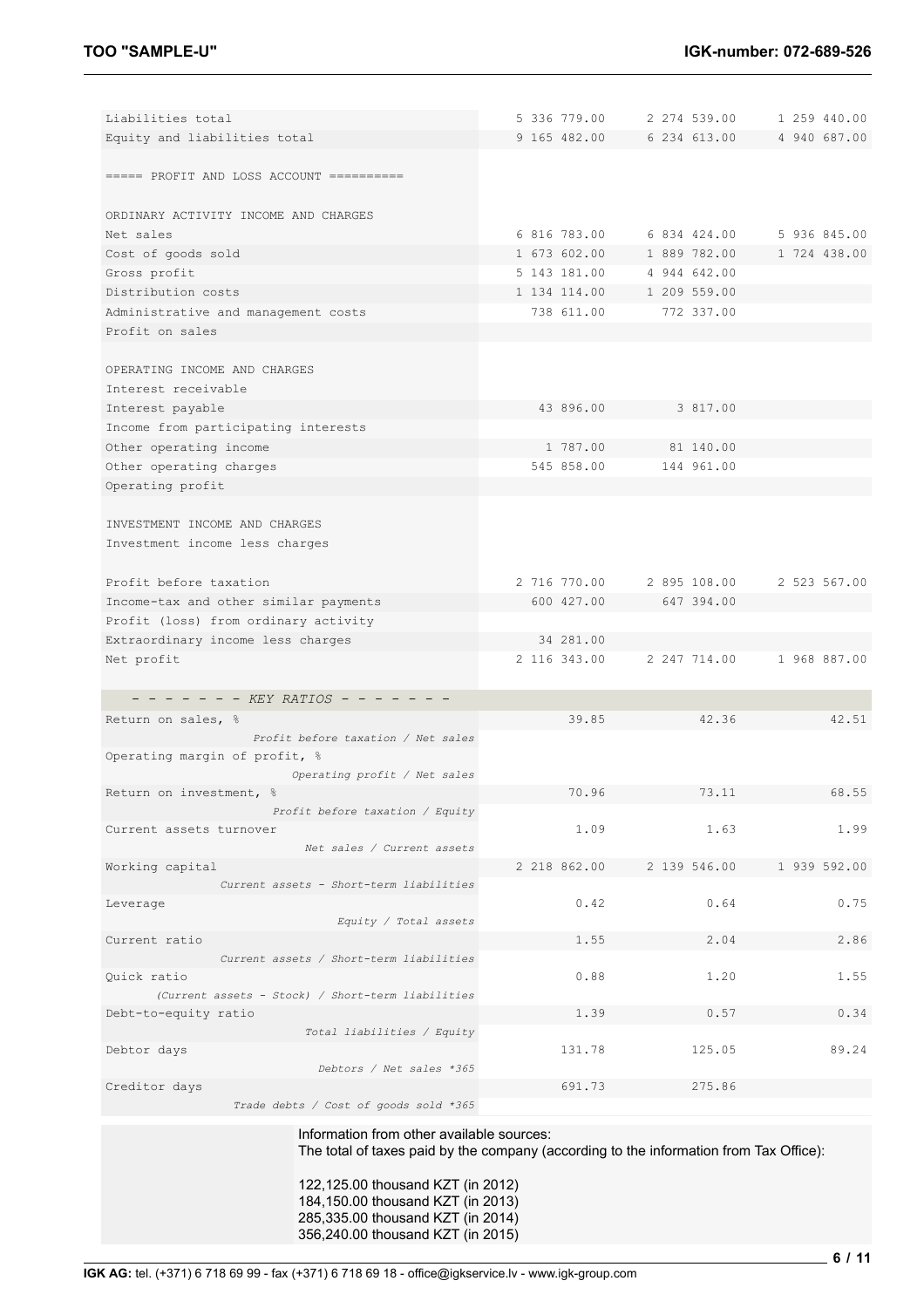|                                  | 652,450.00 thousand KZT (in 2016)<br>618,350.00 thousand KZT (in 2017)                                                                                                  |
|----------------------------------|-------------------------------------------------------------------------------------------------------------------------------------------------------------------------|
|                                  |                                                                                                                                                                         |
| <b>FINAL COMMENTS</b>            |                                                                                                                                                                         |
|                                  | The information given in this report was received from all the sources accessible.                                                                                      |
|                                  | We have sent our written inquiry and questionnaire form to the company.                                                                                                 |
|                                  | Then we called the company again, spoke to the chief accountant. She confirmed general<br>information in this report and supplied the financial accounts for 2015-2017. |
|                                  |                                                                                                                                                                         |
| <b>Registration History</b>      |                                                                                                                                                                         |
| Date of registration 05.06.2005  |                                                                                                                                                                         |
| Registration number 1111-2222-AO |                                                                                                                                                                         |
|                                  | Registr. authority Ministry of Justice (Kazakhstan)                                                                                                                     |
|                                  | (the data as of 05.06.2005)                                                                                                                                             |
|                                  |                                                                                                                                                                         |
| <b>Capital History</b>           |                                                                                                                                                                         |
|                                  | 600 mio KZT (registered)                                                                                                                                                |
|                                  |                                                                                                                                                                         |
| APPENDIX A                       |                                                                                                                                                                         |

#### *Financial Statements*

| Period, months                                         |        | 12                | 12                | 12                |
|--------------------------------------------------------|--------|-------------------|-------------------|-------------------|
|                                                        | Ended  | 31.12.2017        | 31.12.2016        | 31.12.2015        |
| Currency                                               |        | KZT <sub>th</sub> | KZT <sub>th</sub> | KZT <sub>th</sub> |
|                                                        | Source | company admin     | company admin     | company admin     |
| <b>INCOME STATEMENT</b>                                |        |                   |                   |                   |
| 010 Net sales (Annual income)                          |        | 6816783.00        | 6 834 424.00      |                   |
| 020 Cost of sold goods and rendered services           |        | 1 673 602.00      | 1889 782.00       |                   |
| 030 Gross profit                                       |        | 5 143 181.00      | 4 944 642.00      |                   |
| 040 Sales expenses                                     |        | 1 134 114.00      | 1 209 559.00      |                   |
| 050 Administrative expenses                            |        | 738 611.00        | 772 337.00        |                   |
| 060 Other expenses                                     |        | 545 858.00        | 144 961.00        |                   |
| 070 Other income                                       |        | 1787.00           | 81 140.00         |                   |
| 080 Total: Operating profit (or loss)                  |        |                   |                   |                   |
| 090 Income from financial activity                     |        |                   |                   |                   |
| 100 Expenses from financial activity                   |        | 43 896.00         | 3817.00           |                   |
| 110 Profit/loss share of enterprises booked by share   |        |                   |                   |                   |
| participation method                                   |        |                   |                   |                   |
| 120 Other non-operating income                         |        | 34 281.00         |                   |                   |
| 130 Other non-operating expenses                       |        |                   |                   |                   |
| 140 Profit (loss) before taxation                      |        | 2716770.00        | 2895 108.00       |                   |
| 150 Corporate tax profit                               |        | 600 427.00        | 647 394.00        |                   |
| 160 Profit (or loss) from continued activity after tax |        |                   |                   |                   |
| payment                                                |        |                   |                   |                   |
| 170 Profit (or loss) from stopped activity after tax   |        |                   |                   |                   |
| payment                                                |        |                   |                   |                   |
| 180 Net year profit (loss)                             |        | 2 116 343.00      | 2 247 714.00      |                   |
| 180.1 Net year profit (loss) attributable to:          |        |                   |                   |                   |
| company's shareholders (owners)                        |        |                   |                   |                   |
| share of minority owners                               |        |                   |                   |                   |
| Other consolidated profit, total                       |        |                   |                   |                   |
| including:                                             |        |                   |                   |                   |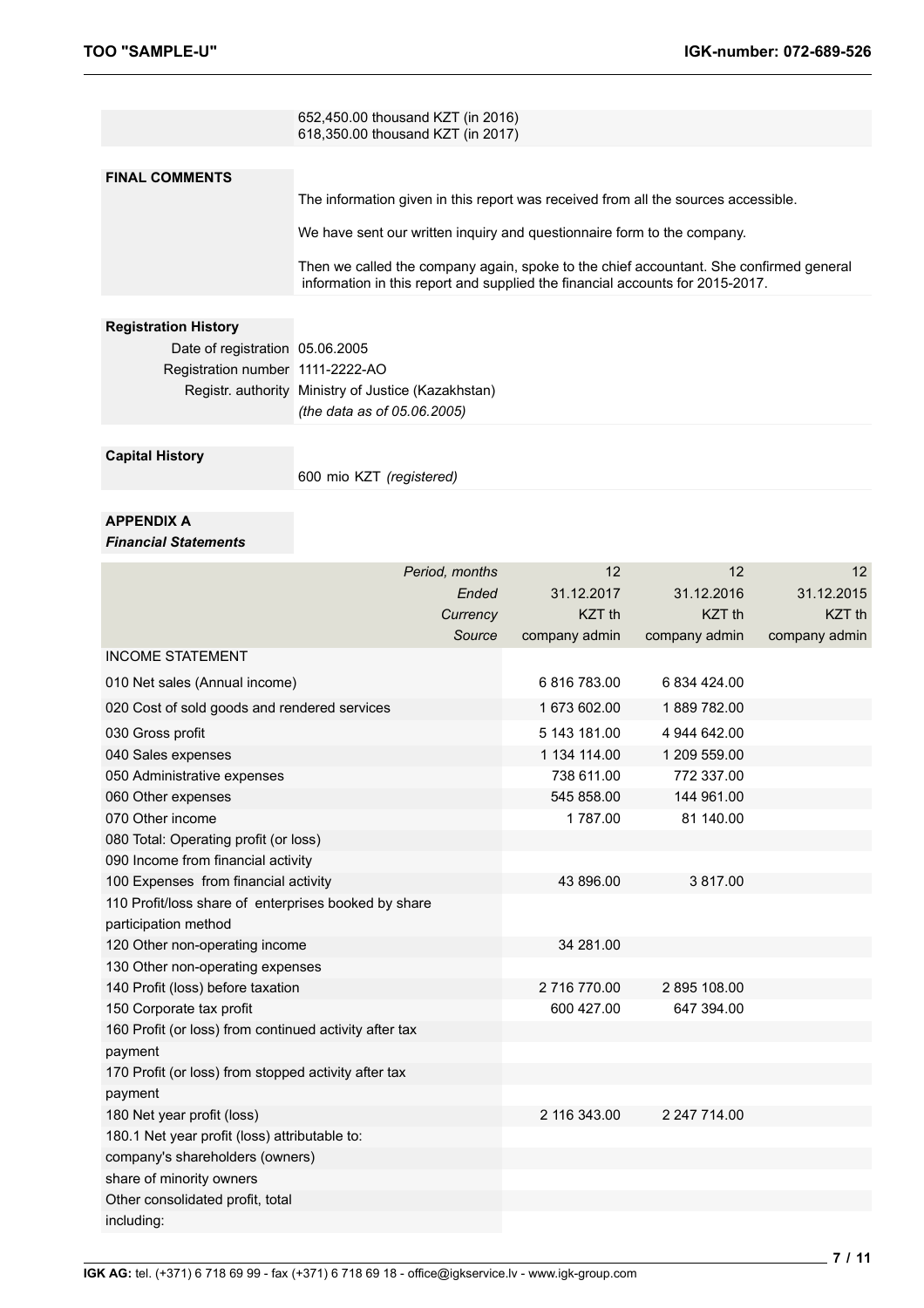| Revaluation of fixed assets<br>Revaluation of financial assets held for resale |              |              |  |
|--------------------------------------------------------------------------------|--------------|--------------|--|
| Profit share of associated companies and consolidated                          |              |              |  |
| activity weighted through share participation                                  |              |              |  |
| Change in the structure of income tax rate through deferred                    |              |              |  |
| tax of associated companies                                                    |              |              |  |
| Other components of other consolidated profit                                  |              |              |  |
| Change of profit (loss) structure in the course of reclassificat.              |              |              |  |
| Total consolidated profit                                                      |              | 2 247 714.00 |  |
| Total consolidated profit attributable to:                                     | 2 116 343.00 |              |  |
| shareholders (owners) of Holding company                                       |              |              |  |
| minority share<br>Profit per share                                             |              |              |  |
|                                                                                |              |              |  |
| <b>BALANCE SHEET</b>                                                           |              |              |  |
| <b>ASSETS</b>                                                                  |              |              |  |
| I. Current assets                                                              |              |              |  |
| 010 Cash and equivalents                                                       | 783 931.00   | 92 578.00    |  |
| 011 Financial assets held for re-sale                                          |              |              |  |
| 012 Derivative financial instruments                                           |              |              |  |
| 013 Financial assets at fair value through profit and loss                     |              |              |  |
| 014 Financial assets held up to maturity                                       |              |              |  |
| 015 Other sh-term financial assets                                             |              |              |  |
| 016 Sh-term debtors and similar accounts receivable                            | 2 461 074.00 | 2 341 438.00 |  |
| 017 Current income tax                                                         | 52 155.00    |              |  |
| 018 Stock                                                                      | 2720980.00   | 1724 440.00  |  |
| 019 Advance payments                                                           |              |              |  |
| 020 Loans owed by affiliated companies                                         |              |              |  |
| 021 VAT to be compensated                                                      |              | 4 367.00     |  |
| 022 Other current assets                                                       | 248 365.00   | 33 568.00    |  |
| 023 Total current assets                                                       | 6 266 505.00 | 4 196 391.00 |  |
| 024 Assets (or retiring assets) held for sale                                  |              |              |  |
| II. Long-term assets                                                           |              |              |  |
| 025 Financial assets held for sale                                             |              |              |  |
| 026 Derivative financial instruments                                           |              |              |  |
| 027 Financial assets at fair value through profit and loss                     |              |              |  |
| 028 Financial assets held up to maturity                                       |              |              |  |
| 029 Other long-term financial assets                                           |              |              |  |
| 030 Long-term debtors and similar accounts receivable                          |              |              |  |
| 031 Loans owed by affiliated companies                                         |              |              |  |
| 032 Investments weighted through share participation                           |              |              |  |
| 033 Investment property                                                        |              |              |  |
| 034 Fixed assets, including:                                                   | 1 968 907.00 | 2 009 542.00 |  |
| - real estate                                                                  |              |              |  |
| - machinery and equipment                                                      |              |              |  |
| - non-durable inventory                                                        |              |              |  |
| 035 Biological assets                                                          |              |              |  |
| 036 Exploration and estimated assets (resources)                               |              |              |  |
| 037 Intangible assets                                                          | 13 578.00    | 15 895.00    |  |
| 038 Deffered tax assets                                                        |              |              |  |
| 039 VAT to be compensated                                                      |              |              |  |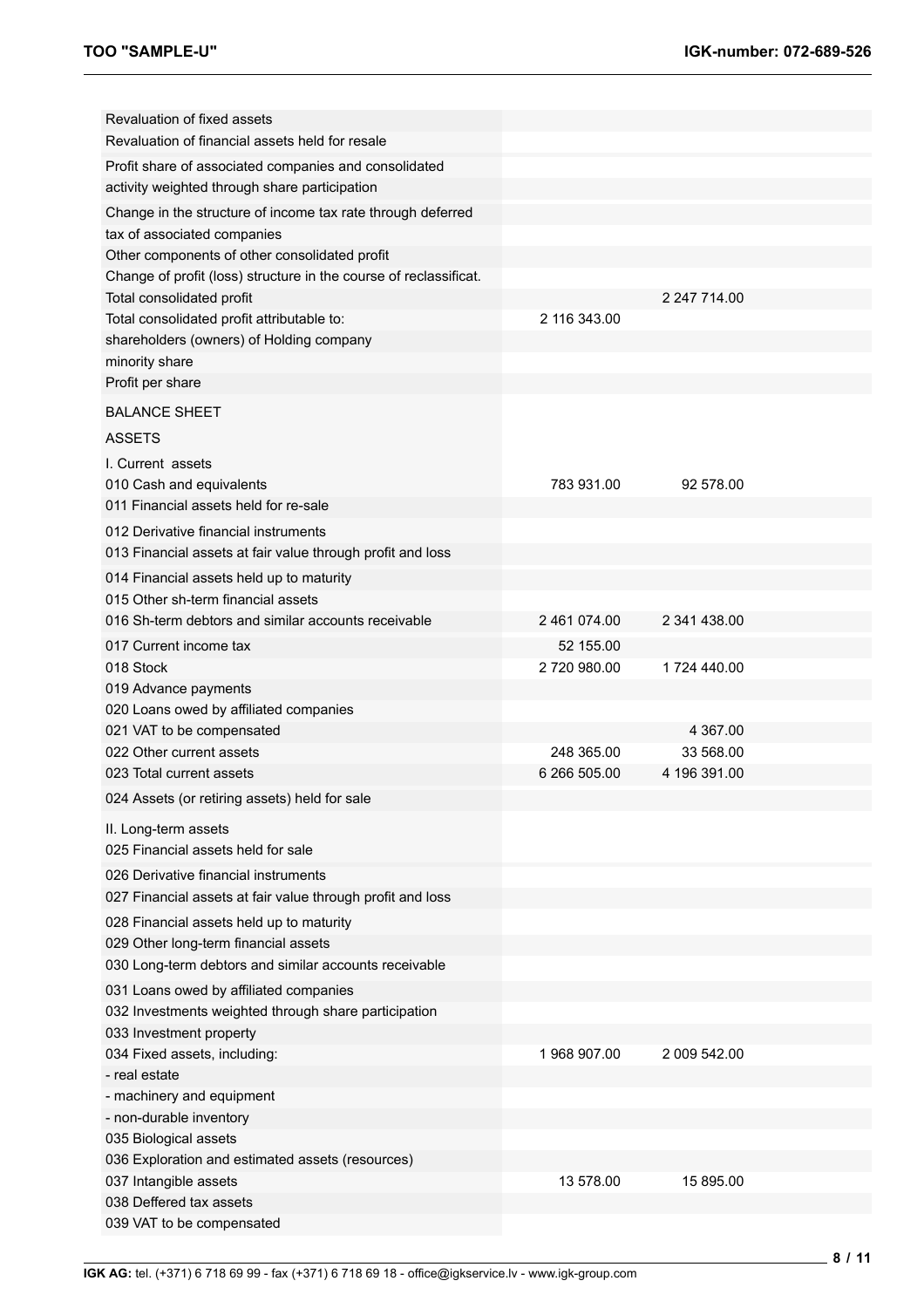| 040 Other long-term assets                                 |                | 916 492.00        | 12 785.00    |  |
|------------------------------------------------------------|----------------|-------------------|--------------|--|
| 041 Total long-term assets                                 |                | 2898977.00        | 2 038 222.00 |  |
| <b>BALANCE, TOTAL</b>                                      |                | 9 165 482.00      | 6 234 613.00 |  |
| LIABILITIES AND OWNERS' EQUITY                             |                |                   |              |  |
| III. Short-term liabilities                                |                |                   |              |  |
| 042 Bank loans                                             |                | 307 472.00        | 450 000.00   |  |
| 043 Derivative financial instruments                       |                |                   |              |  |
| 044 Other sh-term financial liabilities                    |                | 2 204.00          |              |  |
| 045 Sh-term trading creditors and similar accounts         |                | 3 171 749.00      | 1 428 252.00 |  |
| payable                                                    |                |                   |              |  |
| 046 Short-term provisions                                  |                |                   |              |  |
| 047 Current portion of value-added tax                     |                |                   | 28 852.00    |  |
| 048 Other obligatory and voluntary payments                |                |                   |              |  |
| 049 Accrued payroll and similar obligations                |                |                   |              |  |
| 050 Avance payments received                               |                |                   |              |  |
| 051 Loans owed to affiliated companies                     |                |                   |              |  |
| 052 Other short-term liabilities                           |                | 566 218.00        | 149 741.00   |  |
| 053 Total short-term liabilities                           |                | 4 047 643.00      | 2 056 845.00 |  |
| 054 Liablities of retiring assets held for sale            |                |                   |              |  |
| IV. Long-term liabilities                                  |                |                   |              |  |
| 055 Bank loans                                             |                | 1 070 807.00      |              |  |
| 056 Derivative financial instruments                       |                |                   |              |  |
| 057 Other long-term financial liabilities                  |                |                   |              |  |
| 058 Long-term trading creditors and similar accounts       |                | 218 329.00        |              |  |
| payable                                                    |                |                   |              |  |
| 059 Long-term provisions                                   |                |                   |              |  |
| 060 Deffered tax liabilities                               |                |                   | 217 694.00   |  |
| 061 Loans owed to affiliated companies                     |                |                   |              |  |
| 062 Other long-term liabilities                            |                |                   |              |  |
| 063 Long-term liabilities total                            |                | 1 289 136.00      | 217 694.00   |  |
|                                                            |                |                   |              |  |
| V. Owners'equity                                           |                |                   |              |  |
| 064 Share (issued) capital                                 |                | 1712 360.00       | 1712 360.00  |  |
| 065 Other capital                                          |                |                   |              |  |
| 066 Unpaid capital                                         |                |                   |              |  |
| 067 Share premium<br>068 Redeemed own share tools          |                |                   |              |  |
| 069 Reserves                                               |                |                   |              |  |
|                                                            |                | 2 116 343.00      | 2 247 714.00 |  |
| 070 Non-distributed profit (non-covered loss)              |                |                   |              |  |
| 071 Total equity attributable to the owners of the Holding |                |                   |              |  |
| company                                                    |                |                   |              |  |
| 072 Minority share                                         |                |                   |              |  |
| 073 Equity total                                           |                | 3 828 703.00      | 3 960 074.00 |  |
| <b>BALANCE TOTAL</b>                                       |                | 9 165 482.00      | 6 234 613.00 |  |
|                                                            | Period, months | 12                |              |  |
|                                                            | Ended          | 31.12.2015        |              |  |
|                                                            | Currency       | KZT <sub>th</sub> |              |  |
|                                                            | Source         | company admin     |              |  |
| <b>INCOME STATEMENT</b>                                    |                |                   |              |  |
| 010 Net sales                                              |                | 5936845.00        |              |  |
|                                                            |                |                   |              |  |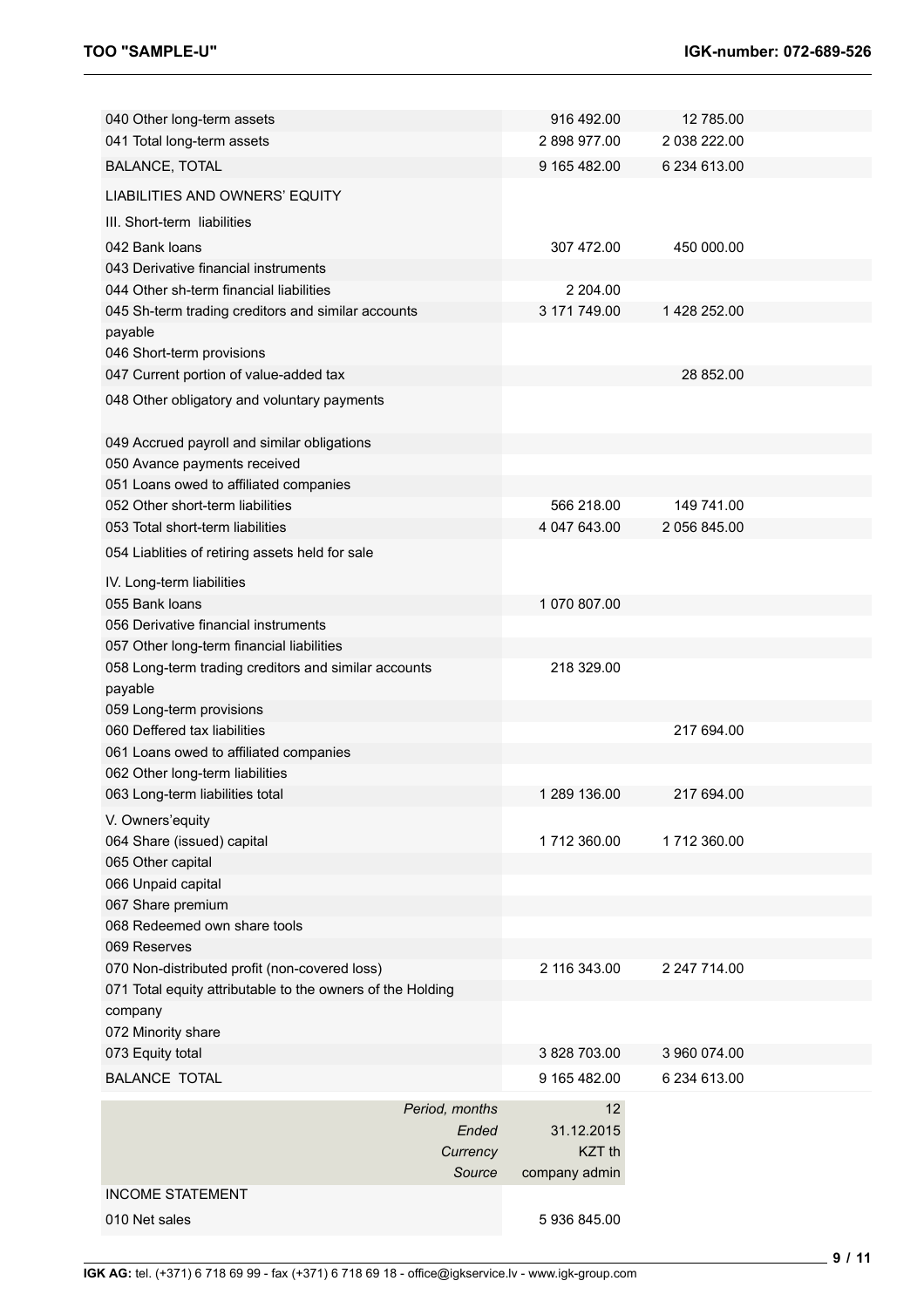| 020 Cost of sold goods and rendered services                            | 1724 438.00  |
|-------------------------------------------------------------------------|--------------|
| 030 Gross profit                                                        | 4 212 407.00 |
| 040 Income from financial activity                                      |              |
| 050 Other income                                                        |              |
| 060 Sales expenses                                                      | 996 568.00   |
| 070 Administrative expenses                                             | 642 178.00   |
| 080 Expenses for financial activity                                     | 16 697.00    |
| 090 Other expenses                                                      | 33 397.00    |
| 100 Profit/loss share of enterprises booked by share                    |              |
| participation method                                                    |              |
| 110 Profit (loss) for fiscal period from continued activities           |              |
| 120 Profit (loss) from stopped activities                               | 1968 887.00  |
| 130 Profit before taxation                                              | 2 523 567.00 |
| 140 Corporate tax profit                                                | 554 680.00   |
| 150 Net profit (loss) for the fiscal period before                      |              |
| minority share deduction                                                |              |
| 160 Minority share                                                      |              |
| 170 Net profit (loss) for the fiscal period                             | 1968 887.00  |
| 180 Profit per share                                                    |              |
| <b>BALANCE SHEET</b>                                                    |              |
| <b>ASSETS</b>                                                           |              |
| I. Current assets                                                       |              |
| 010 Cash and equivalents                                                | 84 259.00    |
| 011 Short-term financial investments                                    |              |
| 012 Short-term debtors                                                  | 1451562.00   |
| 013 Inventories                                                         | 1 365 380.00 |
| 014 Current tax assets                                                  |              |
| 015 Long-term assets held for sale                                      |              |
| 016 Other current assets                                                | 83 819.00    |
| 100 Current assets total                                                | 2 985 020.00 |
| II. Long-term assets                                                    |              |
| 020 Long-term financial investments                                     |              |
| 021 Long-term debtors                                                   |              |
| 022 Investments booked by share participation method                    |              |
| 023 Investments in real estate                                          |              |
| 024 Fixed assets                                                        | 1882 458.00  |
| 025 Biological assets                                                   |              |
| 026 Explorative and evaluative assets                                   |              |
| 027 Intangible assets                                                   | 17 741.00    |
| 028 Deferred tax assets                                                 |              |
| 029 Other long-term assets                                              | 55 468.00    |
| 200 Long-term assets total                                              | 1955 667.00  |
| BALANCE (items 100+200)                                                 | 4 940 687.00 |
| <b>LIABILITIES AND OWNERS' EQUITY</b>                                   |              |
|                                                                         |              |
| 030 III. Short-term liabilities<br>031 Short-term financial liabilities | 122.00       |
| 032 Tax liabilities                                                     | 54 115.00    |
| 033 Liabilities by other compulsory and voluntary payments              | 75 000.00    |
|                                                                         |              |
| 034 Short-term creditors                                                | 798 812.00   |
| 035 Short-term evaluative liabilities                                   |              |
| 036 Other short-term liabilities                                        | 117 379.00   |